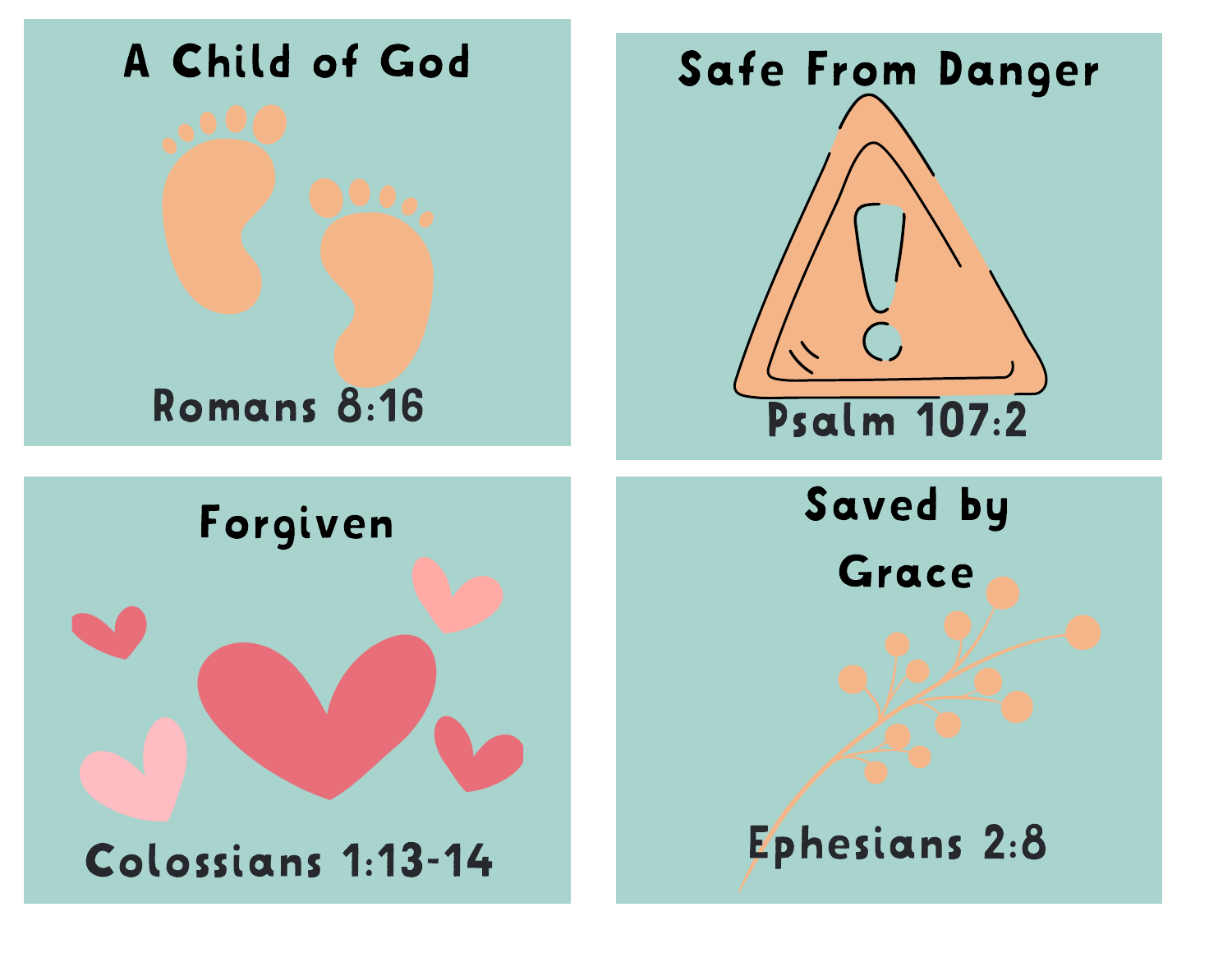Finding Peace Through Jesus One of God's People

Romans 5:1



1 Corinthians 1:2

A New Creation



Invited to God' s Promises 2 Peter 1:4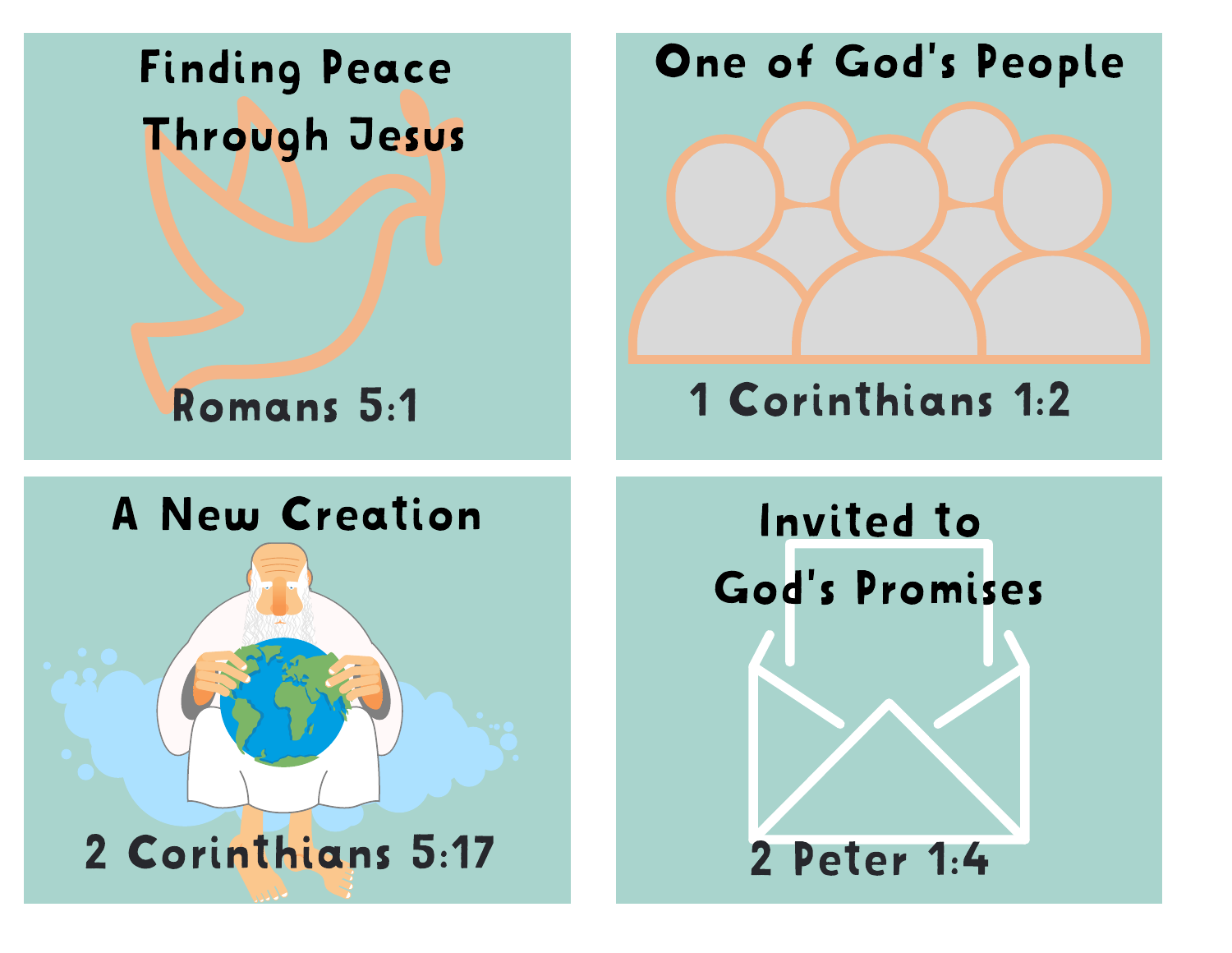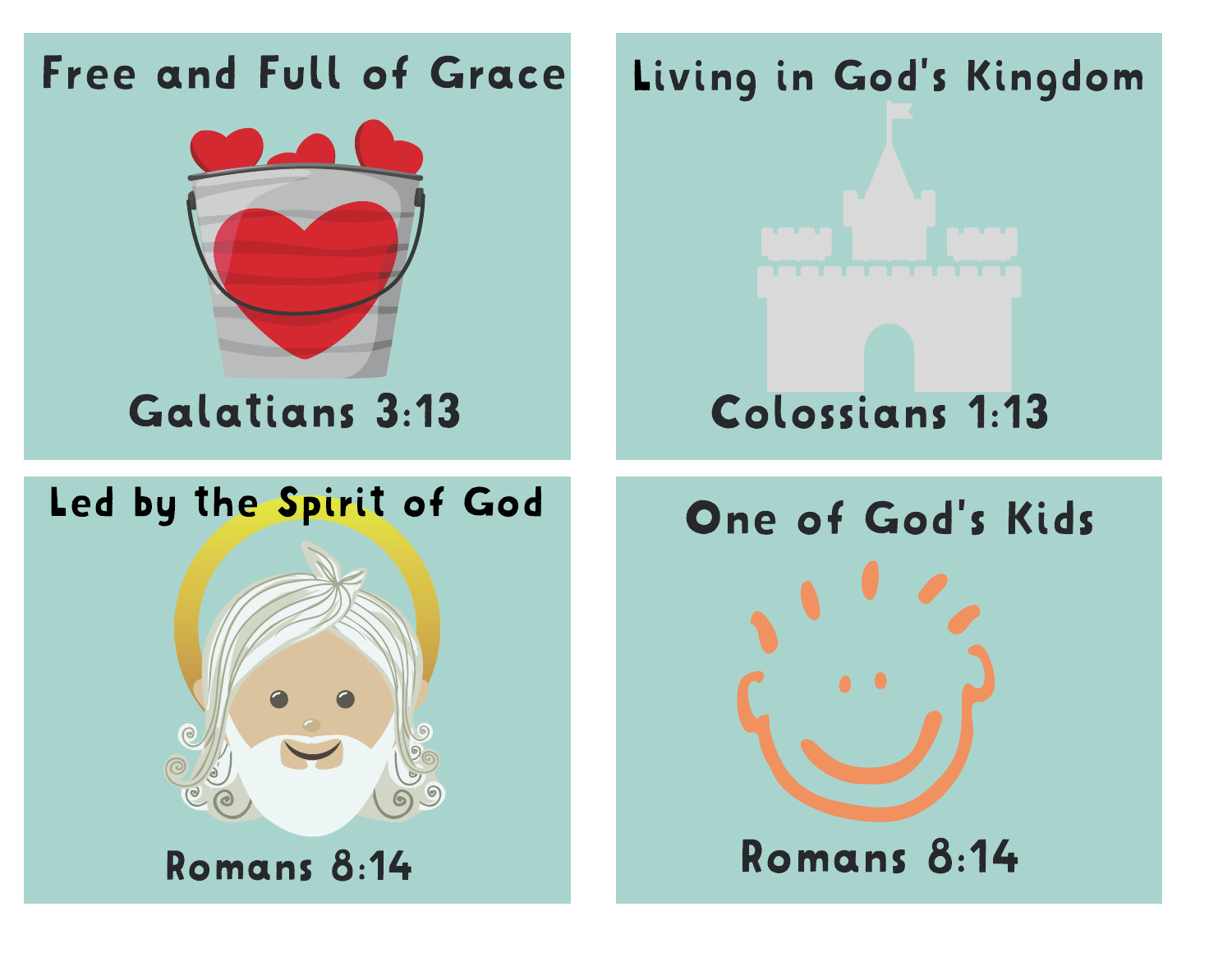

#### Getting All My Needs Met in Jesus



#### Philippians 4:19

## Giving All My Worries to Jesus





Ephesians 6:10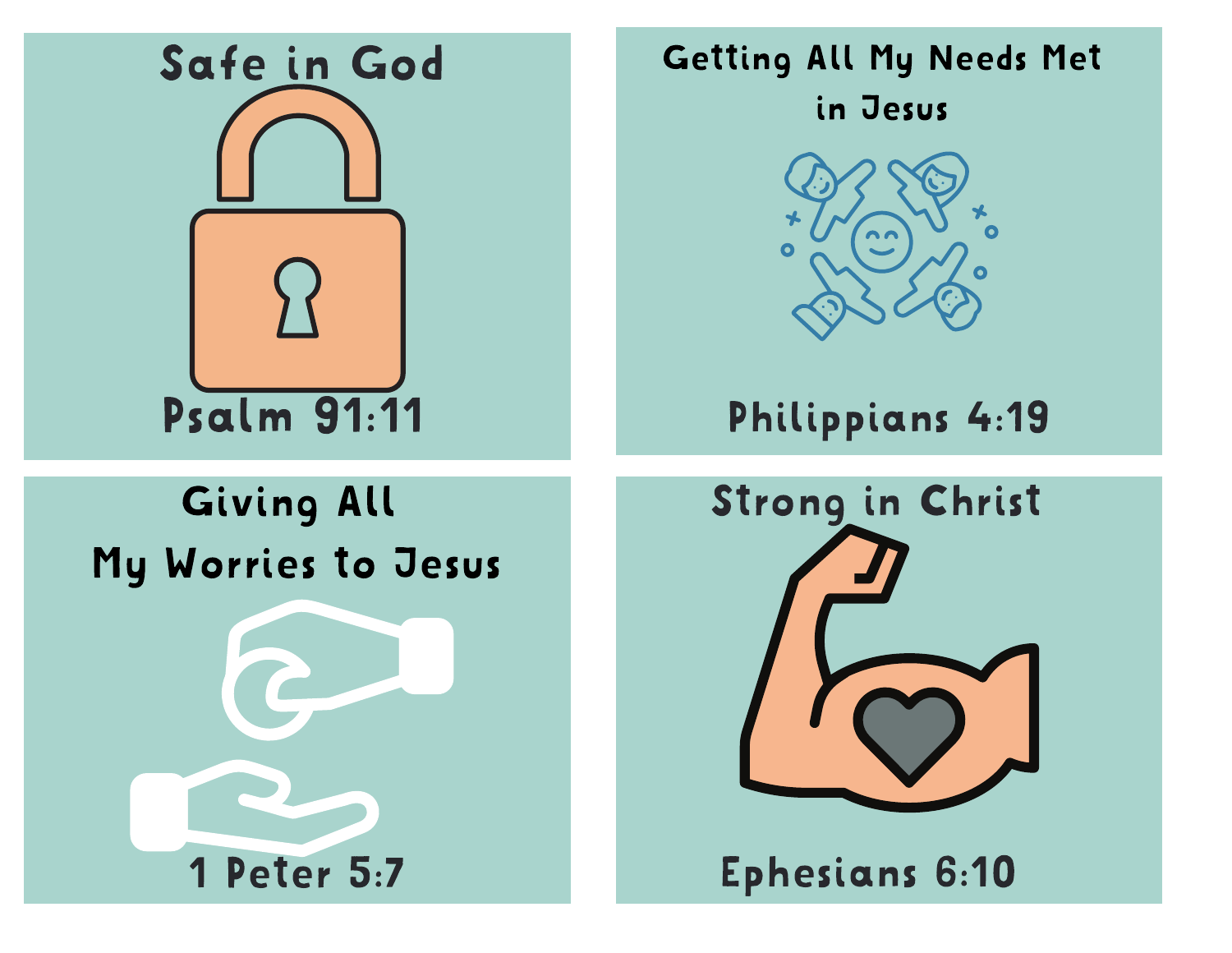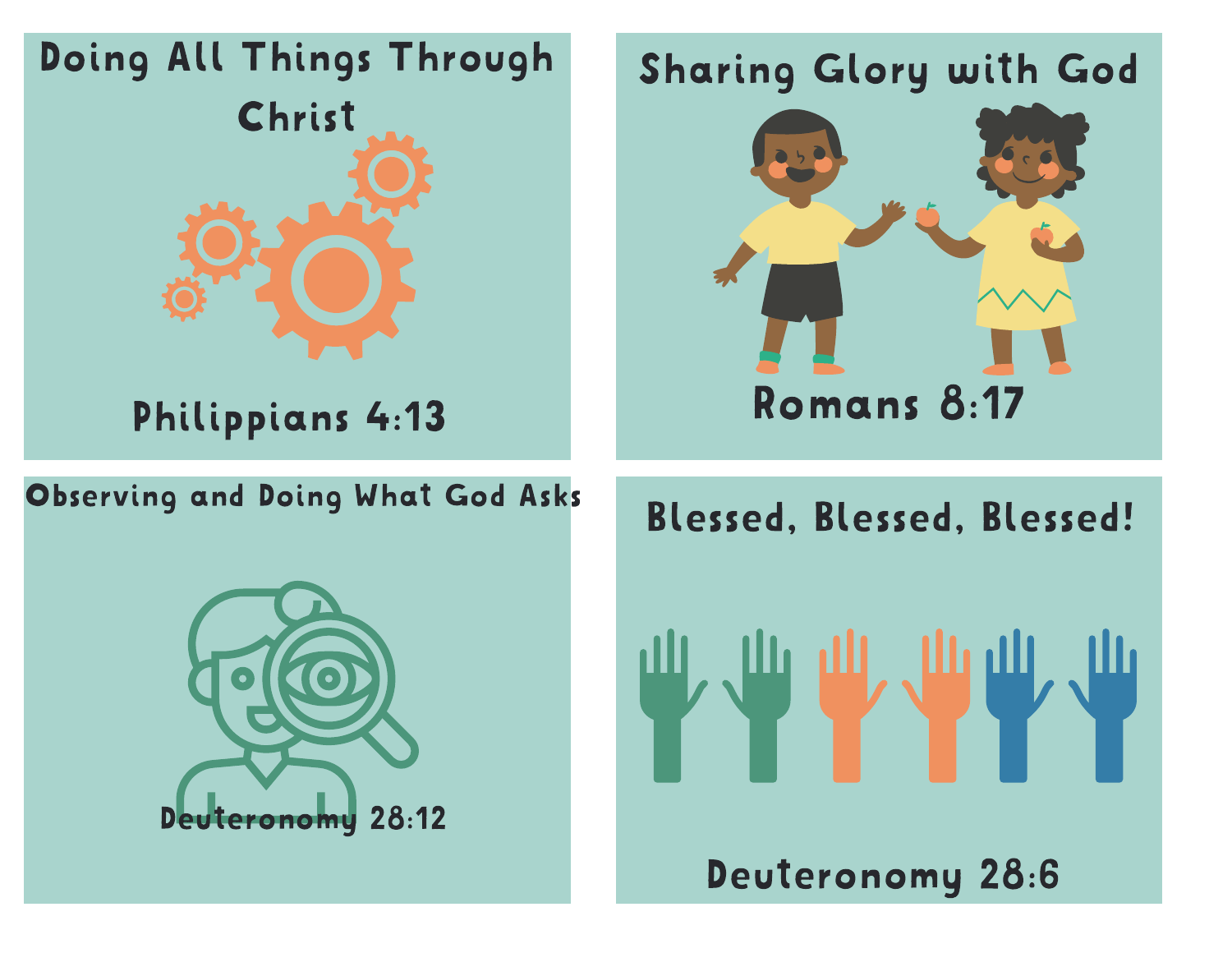

1 Peter 2:24

Blessed by God

# Ephesians 1:3

#### Safe and Protected

#### Luke 10:19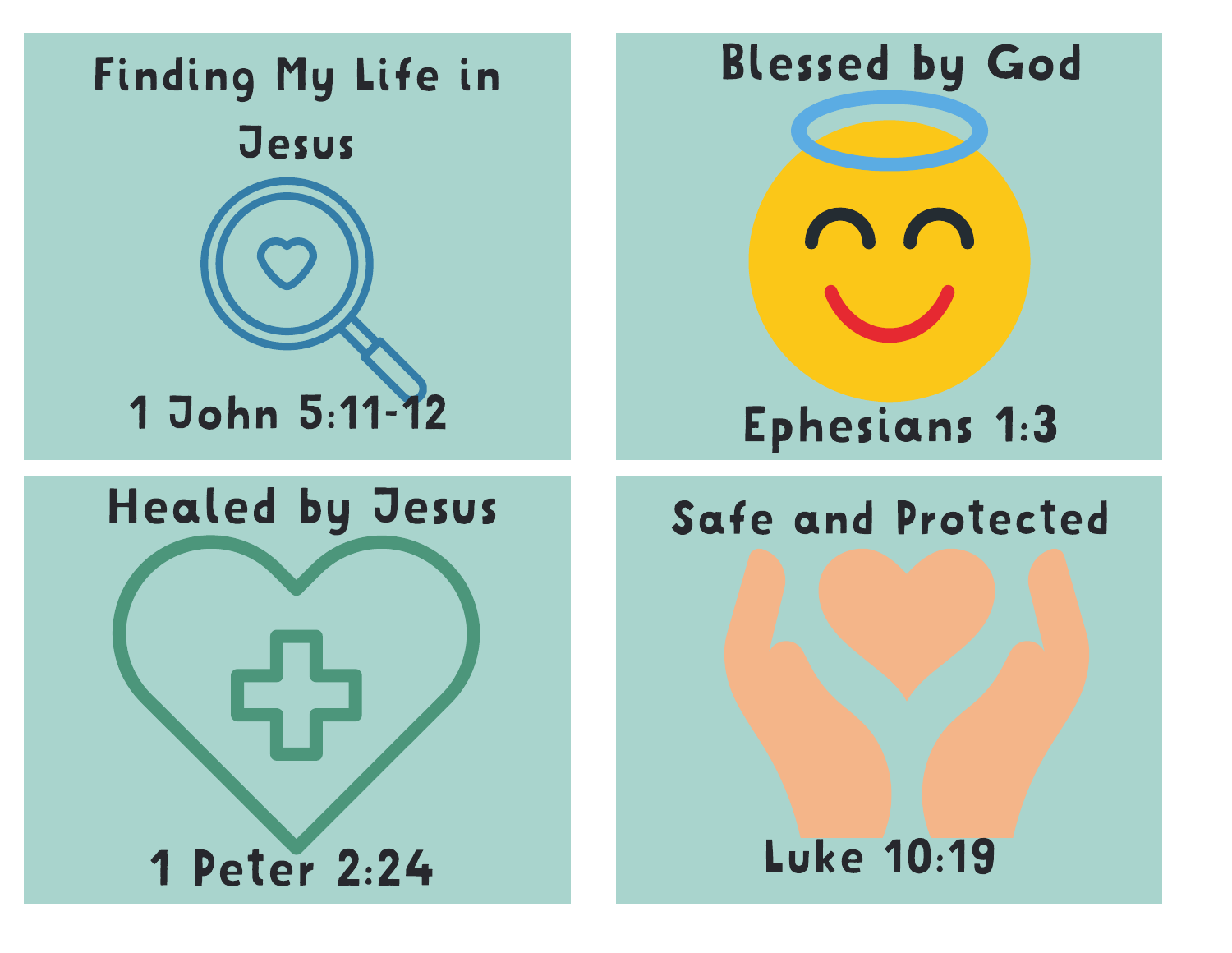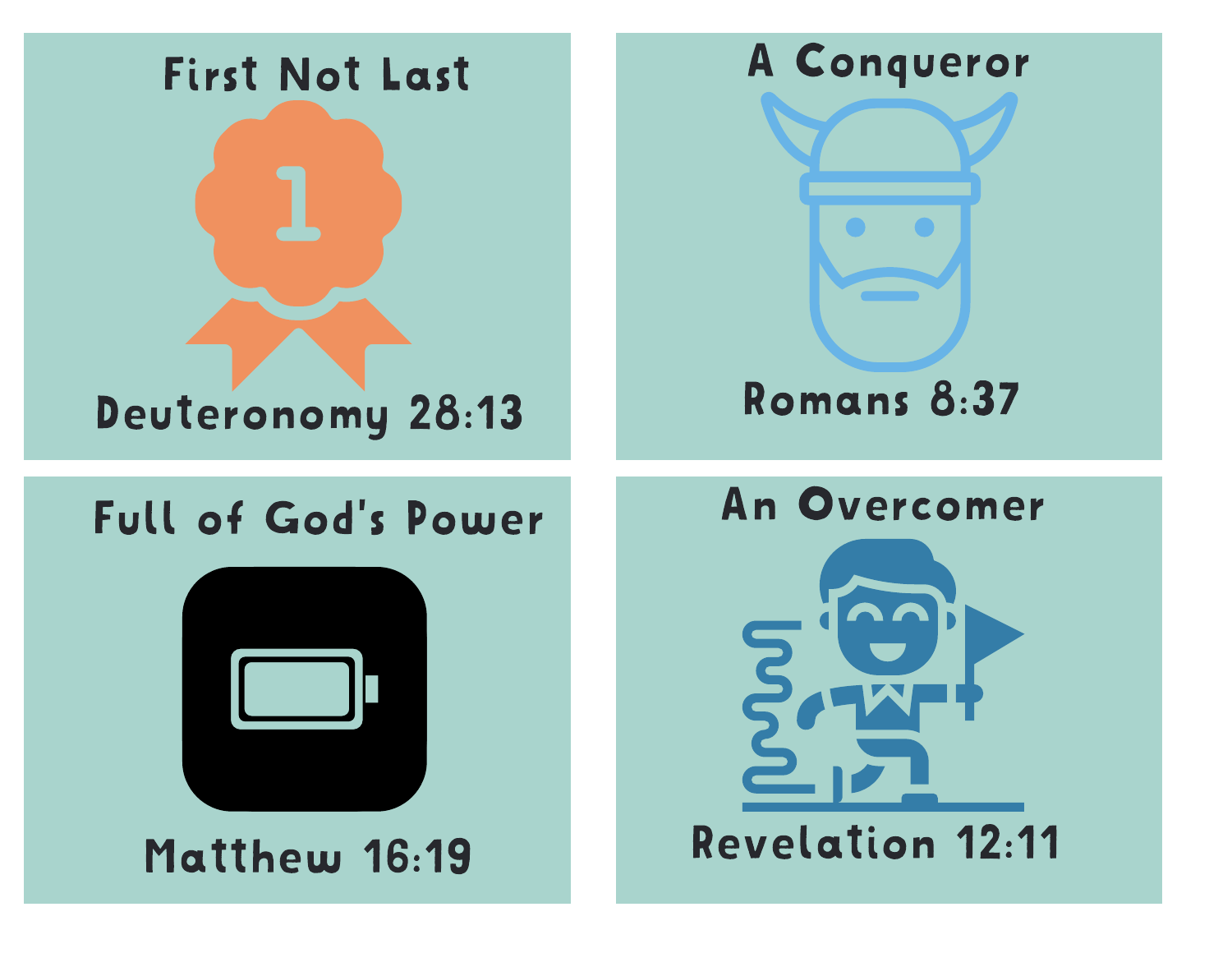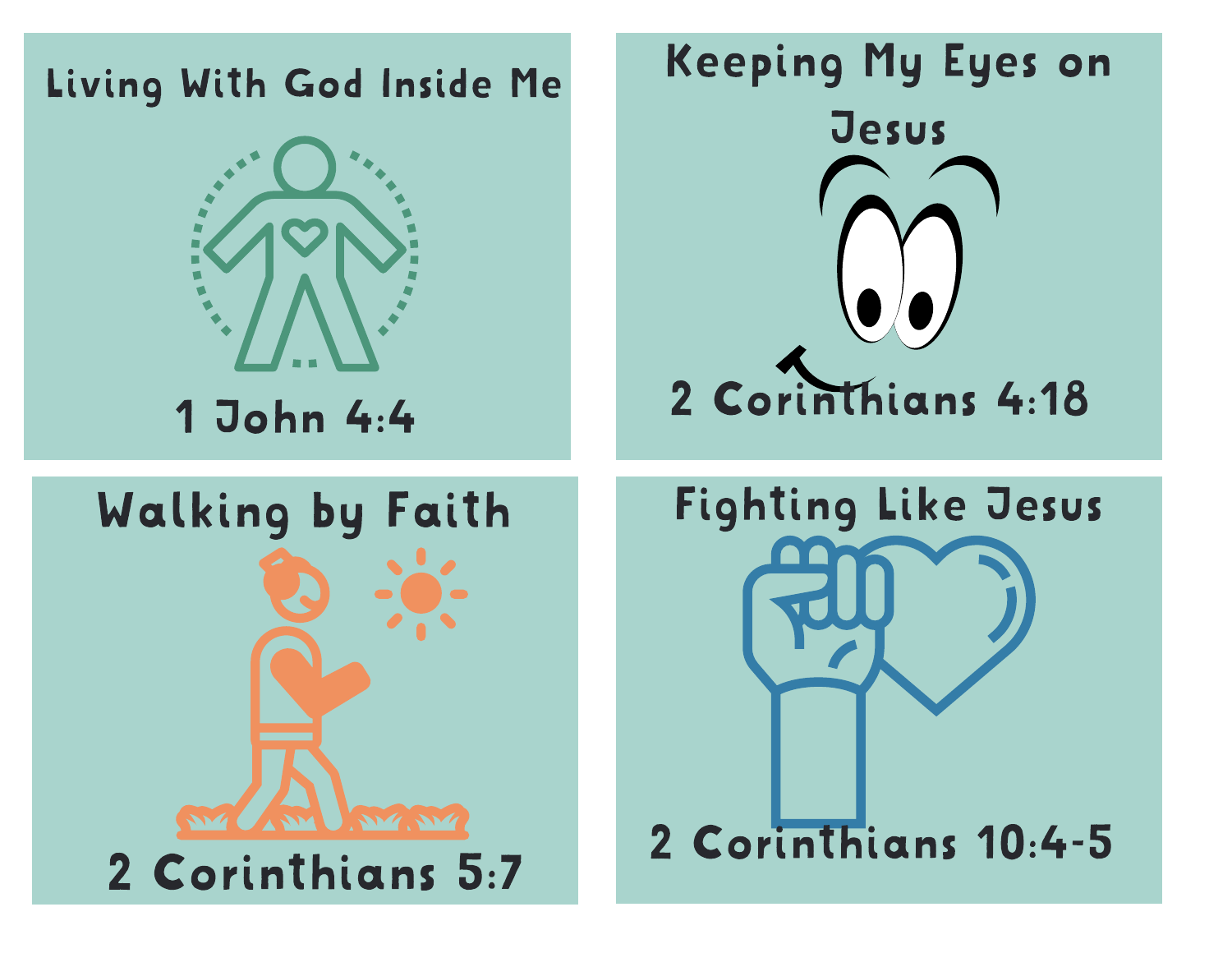Learning to Think Like God

## 2 Corinthians 10:5

### Changed by What I Think



Romans 12:1-2

In Christ

2 Corinthians 5:21